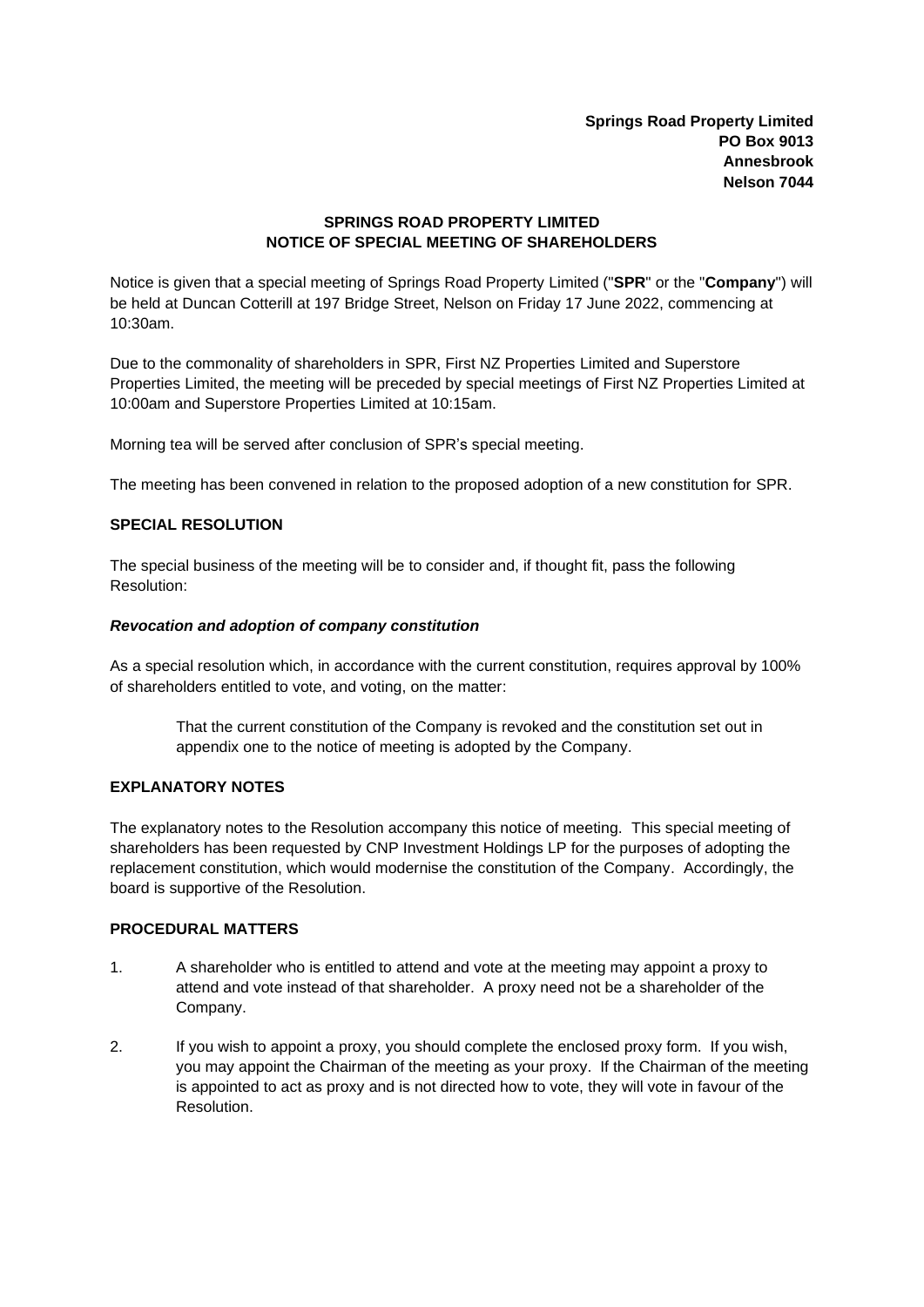# **Special resolution**

3. Pursuant to clause 6.2 of the current constitution, a special resolution means a resolution passed by 100% of the votes of those shareholders entitled to vote and voting on the resolution.

# **DATED**: **30 May 2022**

# **BY ORDER OF THE BOARD**

**John Murray Chair**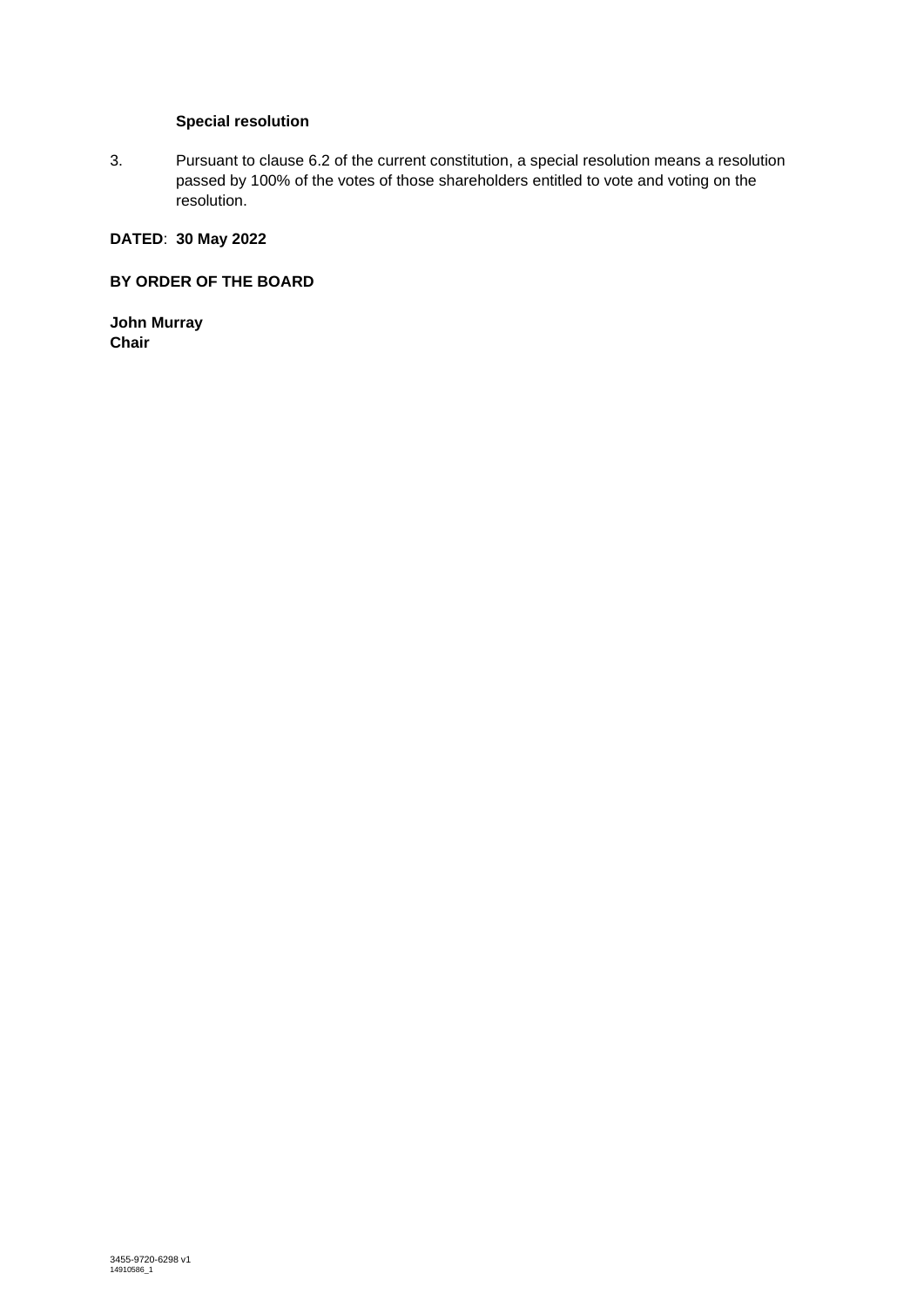# **EXPLANATORY NOTES**

# **CONSTITUTIONAL CHANGES**

The Company has called a special meeting to seek shareholder approval to adopt a new constitution, which has been proposed by CNP Investment Holdings LP. The proposed constitution has been prepared by Russell McVeagh on behalf of CNP Investment Holdings LP. The proposed constitution seeks to modernise the form of constitution used by the Company, consistent with current practice but does not make any significant changes to the rights and obligations of shareholders or the Company under the Company's current constitution.

The key amendments to the constitution can be summarised as follows (references to clauses are references to clauses in the proposed constitution):

- 1. **Objects, Rights and Powers of Company**: Clause 3 of the current constitution records the object and purpose of the Company as being the business of acquiring and owning a single real estate property which is leased or capable of being leased to persons for business or commercial purposes. The proposed constitution does not include an object or purpose for the Company, to allow the Board more flexibility as to the Company's ongoing strategy.
- 2. **Special Resolution**: Clause 6 of the current constitution provides for two different thresholds for the passing of a special resolution depending upon the nature of the resolution to be passed. Where a resolution relates to the alteration or revocation of any provision relating to the appointment or removal of directors or the powers of shareholders in connection therewith including, without limitation, clause 34, the constitution requires the special resolution to be approved by 100% of shareholders entitled to vote and voting on the question. The constitution requires all other special resolutions to be approved by a majority of 75% of shareholders entitled to vote and voting on the question.

The proposed constitution removes the requirement that a special resolution be approved by 100% of shareholders where such resolution relates to the alteration or revocation of any provision relating to the appointment or removal of directors or the powers of shareholders in connection therewith including, without limitation, clause 34, so that all special resolutions must be approved by a majority of 75% of shareholders entitled to vote and voting on the question. It is unusual in a widely-held company to entrench any provisions by requiring approval by 100% of shareholders and approval by 75% of shareholders is consistent with the standard position under the Companies Act 1993 (**Companies Act**). It also gives flexibility for shareholders in the future to amend the provisions relating to the appointment and removal of directors or the powers of shareholders in connection therewith.

- 3. **Issue of securities**: Currently the board can issue shares to any person. Clause 2.1 permits the Board to issue different types of shares, including redeemable shares – it is appropriate to refer to the ability to issue redeemable shares as the current constitution and the new constitution both contemplate the possible redemption of shares. Clause 2.2 permits the Board to issue options or other convertible securities. Both clauses have been included for flexibility.
- 4. **Consolidation and subdivision of shares**: Clause 2.4 permits the board to consolidate or subdivide the number of shares on issue. This clause has been inserted for convenience. An adjustment provision has also been included at 11.5(f) (which relates to the minimum shareholding of 3,000 shares) to account for any adjustments arising from a consolidation or subdivision of shares.
- 5. **Refusal to register shares**: Clause 11.5 provides for the rights for the Board not to register a transfer of shares. These rights already exist in the current constitution. However, the clause now includes a proviso where, if the Board resolves to exercise its power to refuse the registration of a transfer of shares, it must do so within 20 working days of receiving the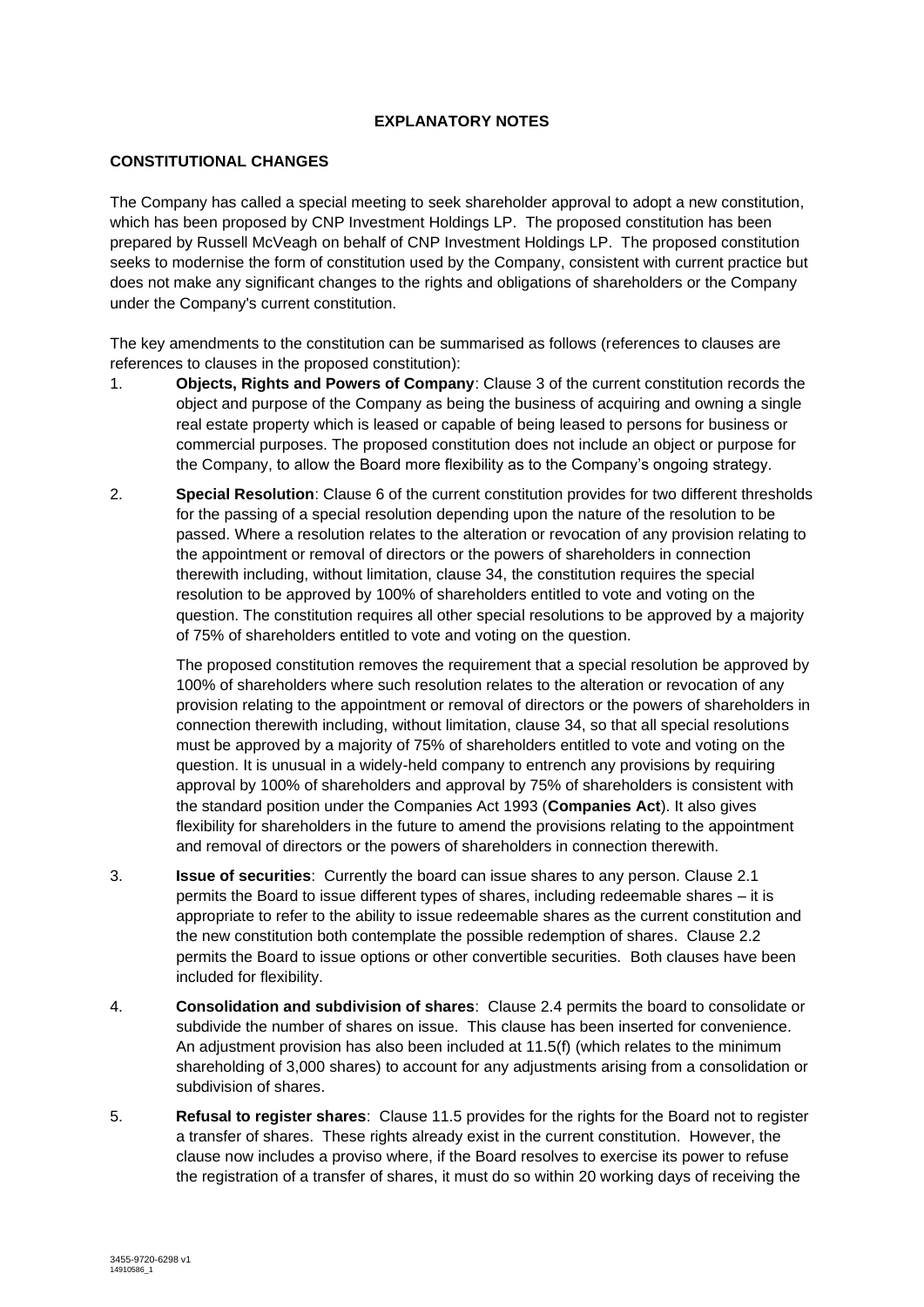relevant transfer, and the Board must provide notice of its refusal to the transferee within five working days.

- 6. **Transmission of shares**: Clauses 12.1 12.3 are standard provisions relating to the transmission of shares on death of a shareholder and the exercise of rights by Personal Representatives.
- 7. **Shareholder meeting quorum**: Clause 17.2 decreases the number of shareholders required for a quorum from 10 shareholders to 5 shareholders, and permits a shareholder who has appeared by Representative (which includes a proxy) to be counted towards the quorum of 5 shareholders at a shareholder meeting.
- 8. **Proxy forms**: A template proxy form has been removed from the Constitution, as it is not required to be included under the Companies Act. The Board anticipates providing a typical and appropriate form for each future meeting.
- 9. **Director appointments**: Clauses 24.2 and 24.4 now permit the holder or holders of a majority of shares in the Company to appoint or remove Directors by providing written notice to the Company. This amendment provides flexibility in avoiding the need for the Company to call a shareholder meeting to appoint or remove directors where a shareholder or group of shareholders already control a majority of votes. Directors can still be appointed and removed by ordinary resolution at a meeting of shareholders.
- 10. **Vacation of office**: The categories of circumstances in clause 24.6, under which directors are automatically removed from office, have been expanded from the current constitution in line with typical provisions included in a constitution. These include a director's death, mental disorder, being subject to a property order or personal order under the Protection of Personal and Property Rights Act 1988, resignation, disqualification pursuant to the Companies Act, removal from office by majority shareholder notice or ordinary resolution and bankruptcy events.
- 11. **Indemnity of directors**: Clause 28.1 has been amended to provide that each Director of the Company is indemnified to the extent permitted by the Companies Act. The previous constitution permitted the Board to provide the same indemnity but then required the Board to take the further step to resolve to indemnify the directors under the provision.
- 12. **Personal involvement of directors**: Clause 30.2 provides that a Director may contract with the Company or otherwise be party to a transaction with or receive a benefit from the Company. This is not provided in the existing constitution, however, as the original constitution did not prohibit these activities the Directors could still undertake them. This provision remains subject to the avoidance provisions under section 141 of the Companies Act in circumstances where the Company does not receive fair value.
- 13. **Method of contracting**: Clause 32.1 provides for the method of contracting by the Company and reflects the position under the Companies Act and Property Law Act 2007. The role of company secretary has been removed, as the Company does not have a secretary and a secretary is not common in New Zealand.
- 14. **General modernisation**: The language and format of the Constitution has also been modernised generally.

The revocation of the current constitution and adoption of the proposed constitution by the Company is required to be approved by a special resolution of all shareholders.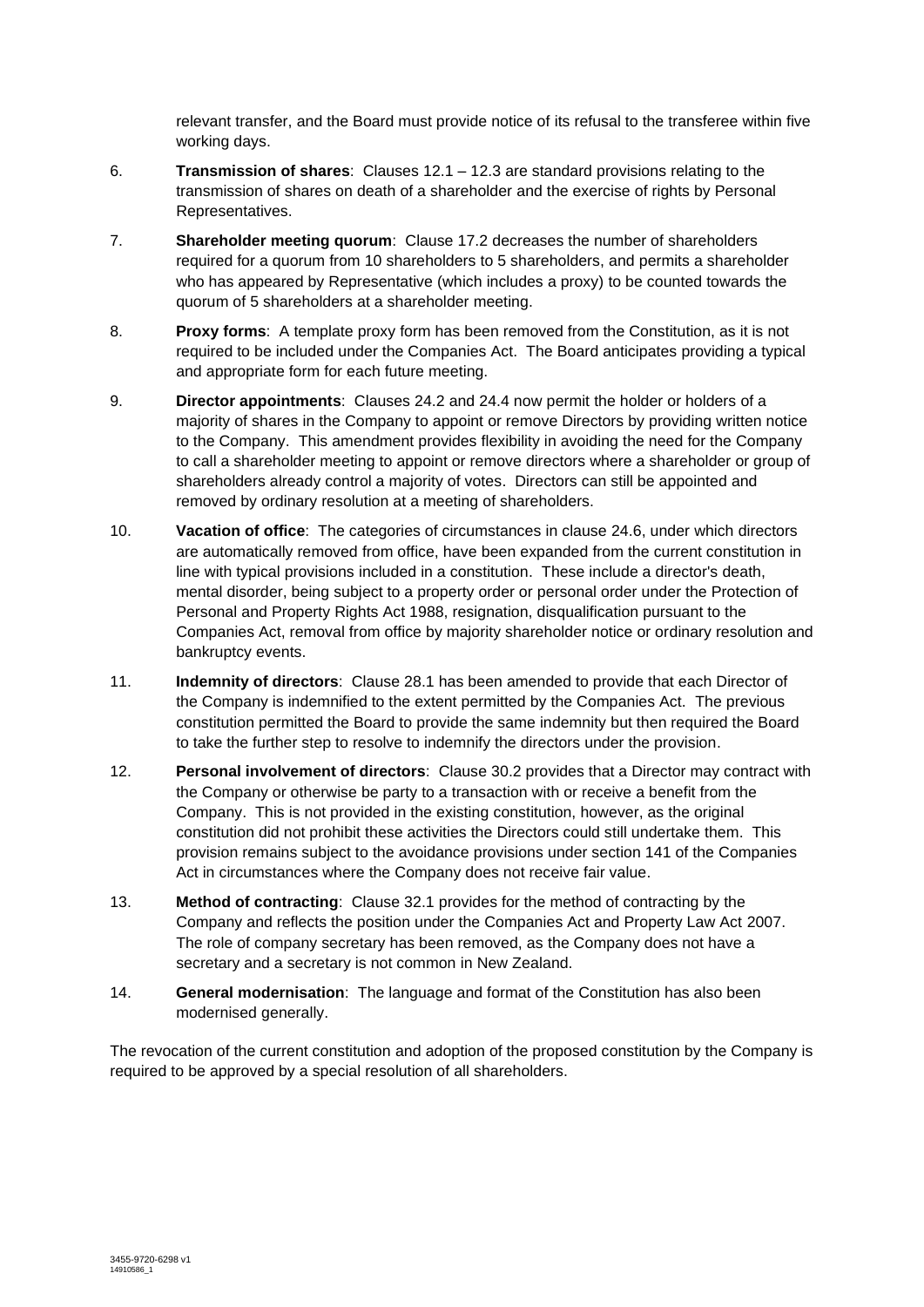# **APPENDIX ONE**

# **PROPOSED CONSTITUTION**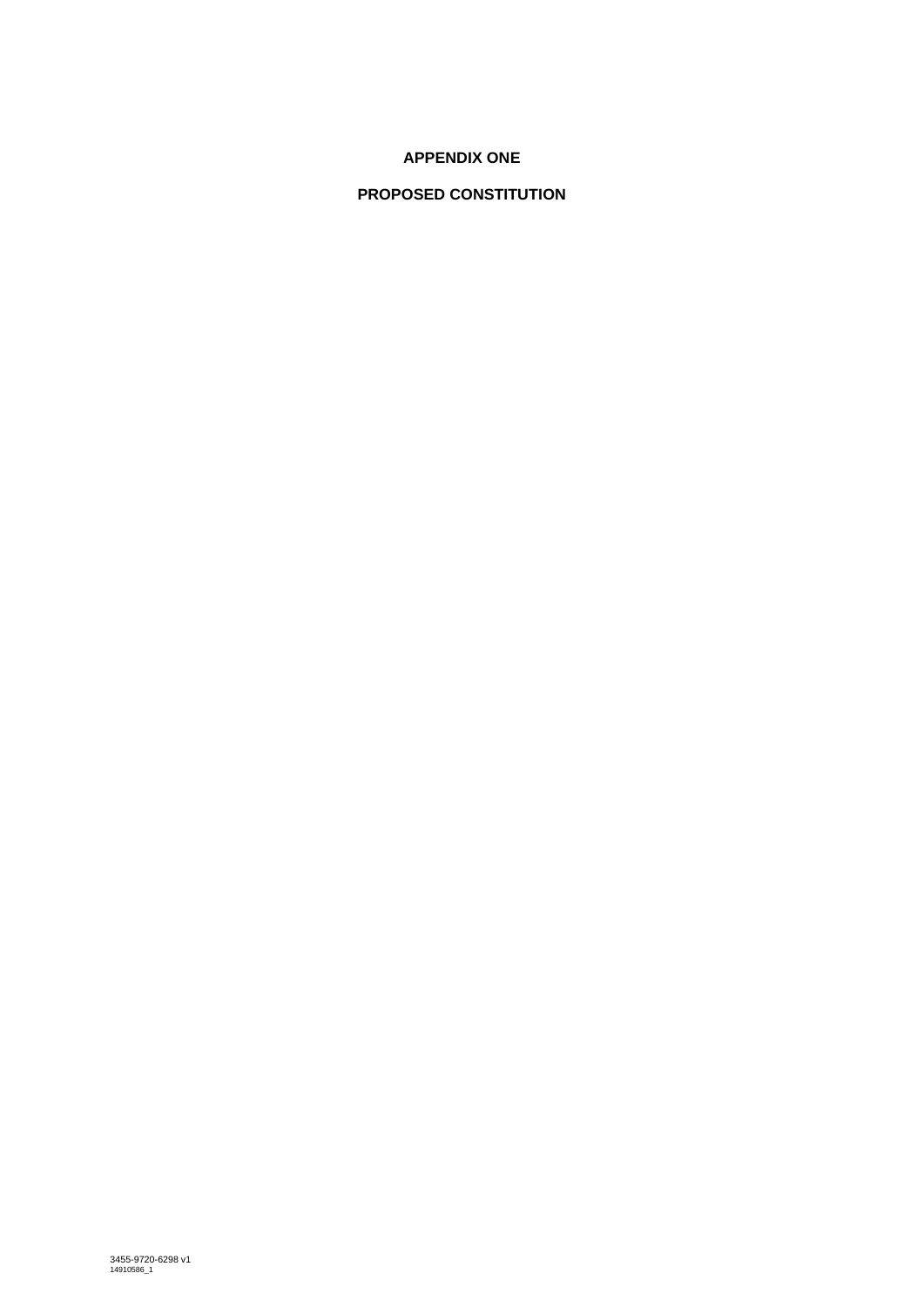## **APPENDIX TWO**

## **PROXY FORM**

## **Springs Road Property Limited 2022 Special Meeting**

**Lodge Your Proxy**

**Scan & email: [info@fssmanagement.co.nz](mailto:info@fssmanagement.co.nz)**

#### **Mail: C/- FSS Management Ltd, PO Box 9013, Annesbrook, Nelson, 7044, New Zealand**

#### **PROXY FORM / ADMISSION CARD FOR SPRINGS ROAD PROPERTY LIMITED'S 2022 SPECIAL MEETING**

The Special Meeting ("**Meeting**") of Springs Road Property Limited ("**Company**") will be held at Duncan Cotterill at 197 Bridge Street, Nelson on Friday 17 June 2022, commencing at 10:30am.

If you will attend the meeting, please bring this form to assist with your registration. If you will not attend the meeting but wish to be represented by proxy, please complete and return this form (in accordance with the lodgement instructions above) by no later than 10:30am on Wednesday 15 June 2022, or otherwise by presenting this form at the meeting before the meeting is declared open.

#### **Appointment of proxy**

As a shareholder you may attend the meeting. Subject to the constitution of the Company, you may appoint a proxy to attend and vote at the meeting. A proxy need not be a shareholder of the Company. To appoint a proxy, write the full name of that in the space allocated on the reverse of this form. If you do not appoint a proxy using this form, your appointment will be invalid.

#### **Voting of your holding**

Direct your proxy how to vote by making the appropriate election on this proxy form, in respect of the resolution. If you return this form without directing the proxy how to vote on any particular matter, the proxy will vote as he or she thinks fit.

#### **Attending the meeting**

If you wish to vote in person, you should attend the meeting. **Please bring this form with you to the meeting** to assist with your registration.

A corporation may appoint a person to attend and vote at the meeting as its representative in the same manner as that in which it could appoint a proxy. That person need not also be a shareholder.

### **Signing instructions for proxy forms**

Individual

If you are an individual holder of shares, you must sign this proxy form.

#### Joint Holding

If you are joint holders of shares, each of you must sign this proxy form.

#### Power of Attorney

If this proxy form is to be signed under a power of attorney, please send a copy of the power of attorney and a signed certificate of non-revocation of the power of attorney with this proxy form.

#### Corporate Shareholder

If you are a company this proxy form must be signed on behalf of the company by a person acting under the company's express or implied authority.